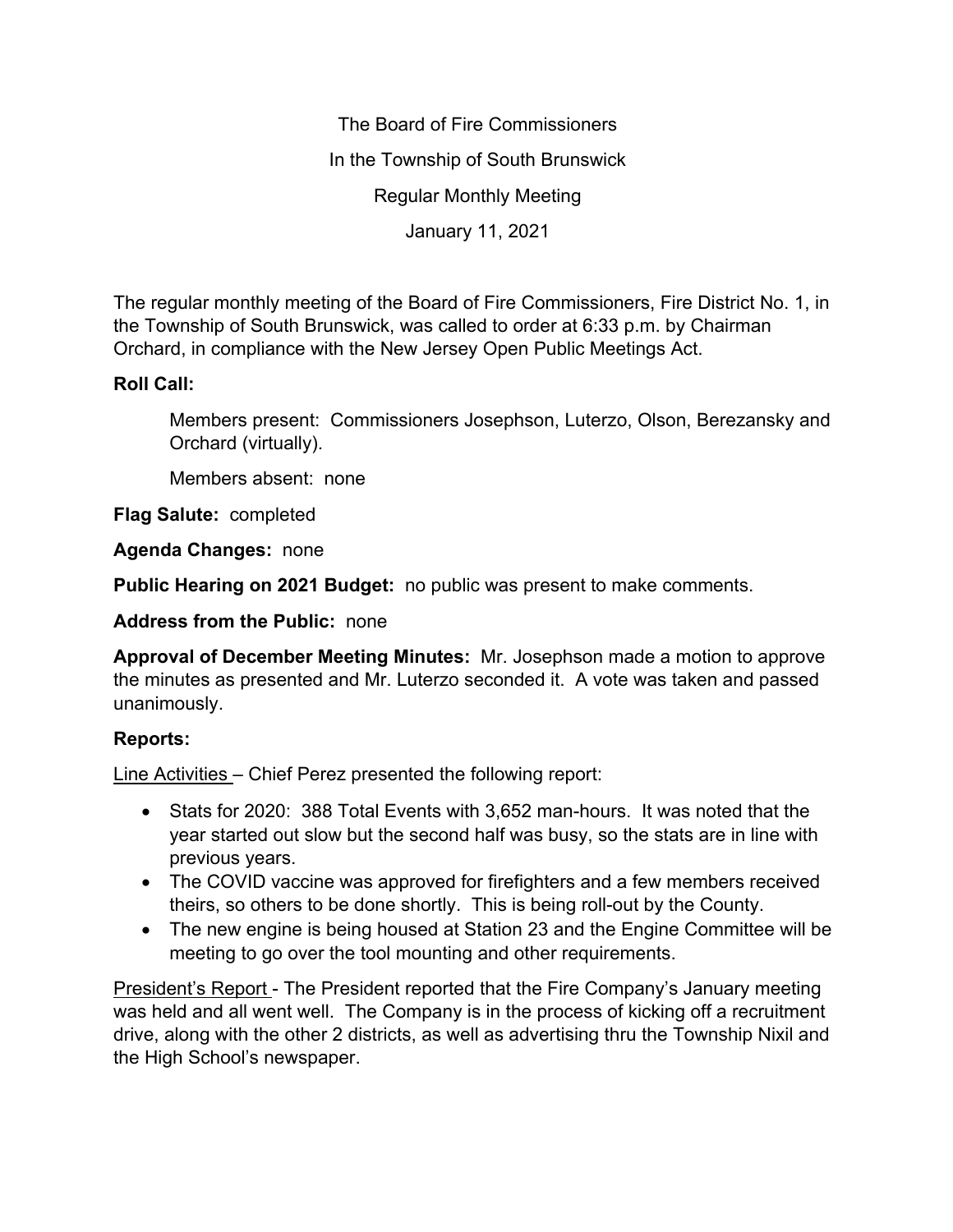Treasurer's Report/Voucher List – Ms. Berezansky presented the Report (file copy attached). She reported that the 2020 Books have been closed and 2021 Books, opened and bills have been paid. In addition, Ms. Berezansky read into the record Resolution 21/22-1: Adoption of Temporary Budget for 2021 (file copy attached).

Mr. Luterzo made a motion to approve the Resolution and Mr. Josephson seconded it. A roll call vote was taken: Mr. Orchard-yes; Mr. Luterzo-yes; Mr. Olson-yes; Ms. Berezansky-yes and Mr. Josephson-yes. The Resolution passed unanimously.

Resolution 21/22-2: Budget Adjustments. Ms. Berezansky detailed what adjustments would be made.

- 1. \$6,000 out of LOSAP and into Insurance Casualty.
- 2. \$510 out of Station Utilities and into Insurance Casualty
- 3. \$11 out of Station 23 Water/Sewer and into Station 23 Garbage.
- 4. \$377 out of Ladder Testing and into Office Supplies
- 5. \$6,100 out of Incentive Program and into Fire Equipment.
- 6. Approximately \$16K out of Travel and into Group Life.

Mr. Luterzo made a motion to accept the adjustments and Mr. Josephson seconded it. A vote was taken and passed unanimously.

After review of the Voucher List, Mr. Josephson made a motion to accept it and Mr. Luterzo seconded it. A vote was taken and passed unanimously.

Secretary's Report – Mr. Olson had nothing to report.

Fire Coordinator's Report - Mr. Perez reported the Budget was approved and now they need an updated copy of the updated contract with the Fire Company.

Chairman's Report – Mr. Orchard had nothing to report.

### **Standing Committee Reports;**

*Fire Company Liaison –* nothing to report.

*Rescue Squad Liaison –* nothing to report.

*Public Relations –* M*r.*Orchard stated that the Nixil on Recruitment, looked good.

*State Association –* Currently Association meetings are thru Zoom.

*Insurance –* everything is in order.